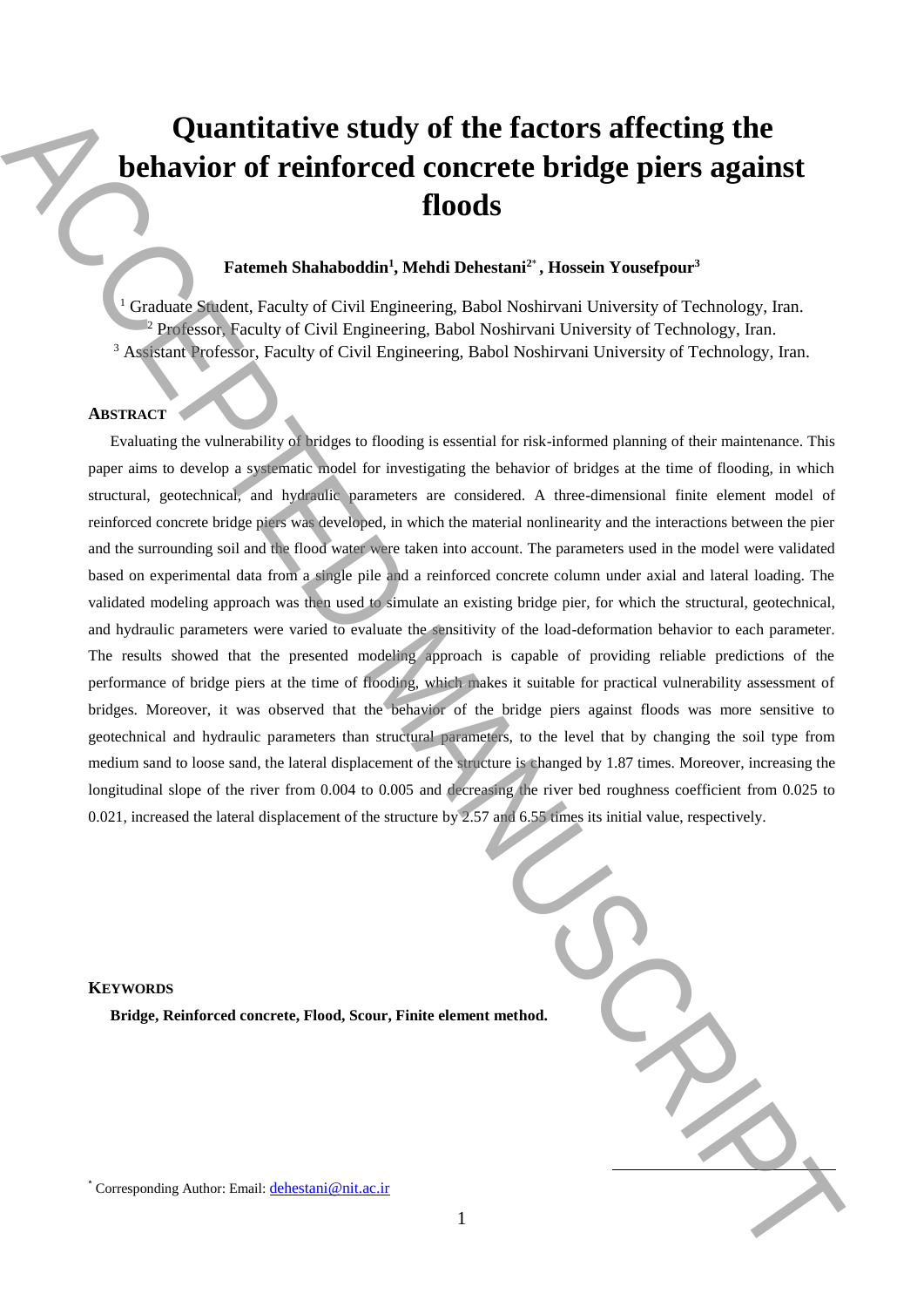### **1. Introduction**

Scouring, as a natural phenomenon during floods, leads to the removal of soil around the foundations of bridges, which poses a great risk to the stability of bridges. In recent years, the behavior of bridge piers exposed to scouring has been studied in several studies [1]; However, the purpose of this study is to provide a systematic model to investigate the basic behavior of bridge piers against flood risk and then use the model to study the sensitivity of the overall pier performance to structural, geotechnical and hydraulic parameters.

# **2. Methodology**

A three-dimensional finite element model of a bridge pier including the piles and the pile cap was developed, as shown in "Figure 1". The model incorporated nonlinear material properties for steel and concrete and Winkler springs with nonlinear properties to simulate soil. The model was successfully validated using experimental results from laterally loaded piles and reinforced concrete columns [2, 3].



**Figure 1. Nonlinear three-dimensional bridge pier model** 

The Manning equation and the equations presented in FHWA guideline were used to estimate the flow rate and local scour depth, respectively [4, 5]. The load due to the flow on the bridge piers was calculated in accordance with AASHTO LRFD regulations [6]. The flow distribution on the piers was assumed to be triangular, so that the water surface had a maximum pressure of  $2P_{ave}$  and the pressure varied linearly from the maximum at water surface to zero at the river bed [1]. The gravity load on the bridge pier was taken as 700 tons, and a water free board of 2 m was assumed. A summary of the important assumptions used for the modeling are given in "Tables 1 through 4". **Function** is a mass photon stress during those is a main of the stress of the stress and the stress and the stress and the stress and the stress and the stress and the stress and the stress and the stress and the stress

|  |  |  | Table 1. Average structural and hydraulic properties |  |  |  |  |
|--|--|--|------------------------------------------------------|--|--|--|--|
|--|--|--|------------------------------------------------------|--|--|--|--|

| Property                                      | Assumption |
|-----------------------------------------------|------------|
| Compressive strength of concrete              | 24 MPa     |
| Yield strength of steel                       | 400 MPa    |
| River flow width                              | 68 m       |
| Longitudinal slope of the riverbed            | 0.004      |
| Manning roughness coefficient of the riverbed | 0.025      |

| $10 - 15$<br>$5-10$<br>$15-20$<br>Soil Depth (m)<br>$0 - 5$ |             |               |    |               |  |
|-------------------------------------------------------------|-------------|---------------|----|---------------|--|
| <b>SPT</b>                                                  | 15          | 17            | 19 | 21            |  |
| <b>Table 3. Structural dimensions</b>                       |             |               |    |               |  |
| Member<br>Trans. rebar<br>Long. rebar<br>$L$ (mm)           |             |               |    |               |  |
| Column                                                      | 5830        | 14032         |    | 0.14@90       |  |
| Pilecap                                                     | 7400x 13200 | $\phi$ 20@200 |    | $\phi$ 20@175 |  |
| Pile                                                        | 20000       | 16018         |    | Ø12@150       |  |

|      | Flow Depth Flow Discharge Flow Velocity Scour Depth |       |      |
|------|-----------------------------------------------------|-------|------|
| (m)  | $(m^3/s)$                                           | (m/s) | (m)  |
| 6.23 | 3243                                                | 7.66  | 7.71 |

#### **3. Results and Discussion**

Once the model was developed using the average properties, the parameters of interest were varied and changes in behavior were evaluated, as follows.

The compressive strength of concrete and yield stress of steel were varied separately according to normal distribution with coefficient of variation of 0.19 and lognormal distribution with coefficient of variation of 0.08, respectively [7, 8]. Typical results are presented in "Figures 2 and 3", which shows slight changes in the behavior due to variations in concrete properties but very small changes due to variations in steel properties.



**Figure 2. Load-displacement curve for different values of compressive strength of concrete**



**Figure 3. Load-displacement curve for different values of**